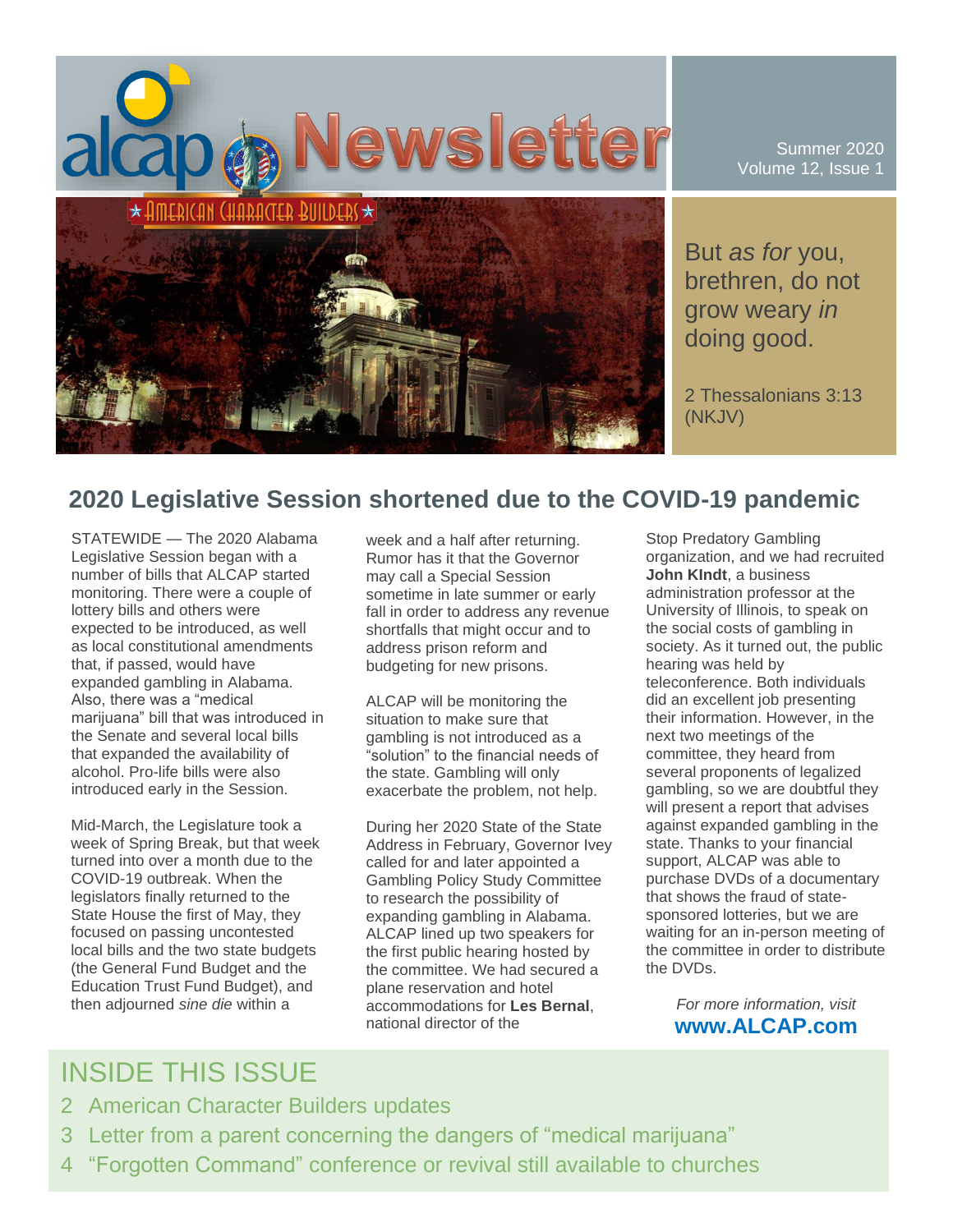# STAFF:

Joe Godfrey, jgodfrey@alcap.com *Executive Director*

Cheryl Corley, ccorley@alcap.com *Administrative Assistant*

# CONTACT US:

2376 Lakeside Drive Birmingham, AL 35244 Phone: 205.985.9062 www.ALCAP.com www.AmericanCharacterBuilders.org

# WHO WF ARF<sup>-</sup>

The Alabama Citizens Action Program (ALCAP), originally founded in 1937 as the Alabama Temperance Alliance, serves together with local churches as Alabama's "moral compass." This ministry provides an outlet for churches throughout Alabama to fulfill God's command to His followers to be "salt & light" in our culture. (Matthew 5:13-16)

In 2010 ALCAP became a 501c4 organization (non-profit, but NOT tax-deductible) and renamed its school program "American Character Builders," a 501c3 organization (non-profit AND taxdeductible), having its own separate Board of Directors.

Churches are encouraged to support ALCAP while individuals are encouraged to support American Character Builders with their financial contributions and prayers.





# **American Character Builders News**

*Updates on resources provided by American Character Builders*

BIRMINGHAM, AL— American Character Builders resources continue to be available at our website…

### *www.AmericanCharacterBuilders.org*

We have downloadable materials that address, alcohol, tobacco, other drugs, bullying and our newest packet of resources on the opioid crisis (which appears on our homepage).

American Character Builders has received grants to update our program on alcohol. Until the COVID-19 pandemic impacted our efforts, we were working with faculty and students at Samford University to design and implement a new video and online curriculum dealing with alcohol use and abuse. We will continue to pursue the production of that new material as soon as possible (but, not likely before the fall semester).

All of our resources are designed for use in public schools, but we also provide Bible studies for use in local

churches. Church leaders can offer to teach one or more of our programs at local middle and high schools and then offer follow-up programs at their church for parents, school officials and community leaders. At the church event, biblical principles can be introduced.

This is a great way for churches, schools and local civic and government entities to partner together in addressing the growing alcohol and drug problems that are confronting all demographic groups in our state and nation.

Thank you for your continued prayer and financial support for American Character Builders! Without your support, we would not be able to provide these quality resources for churches and schools.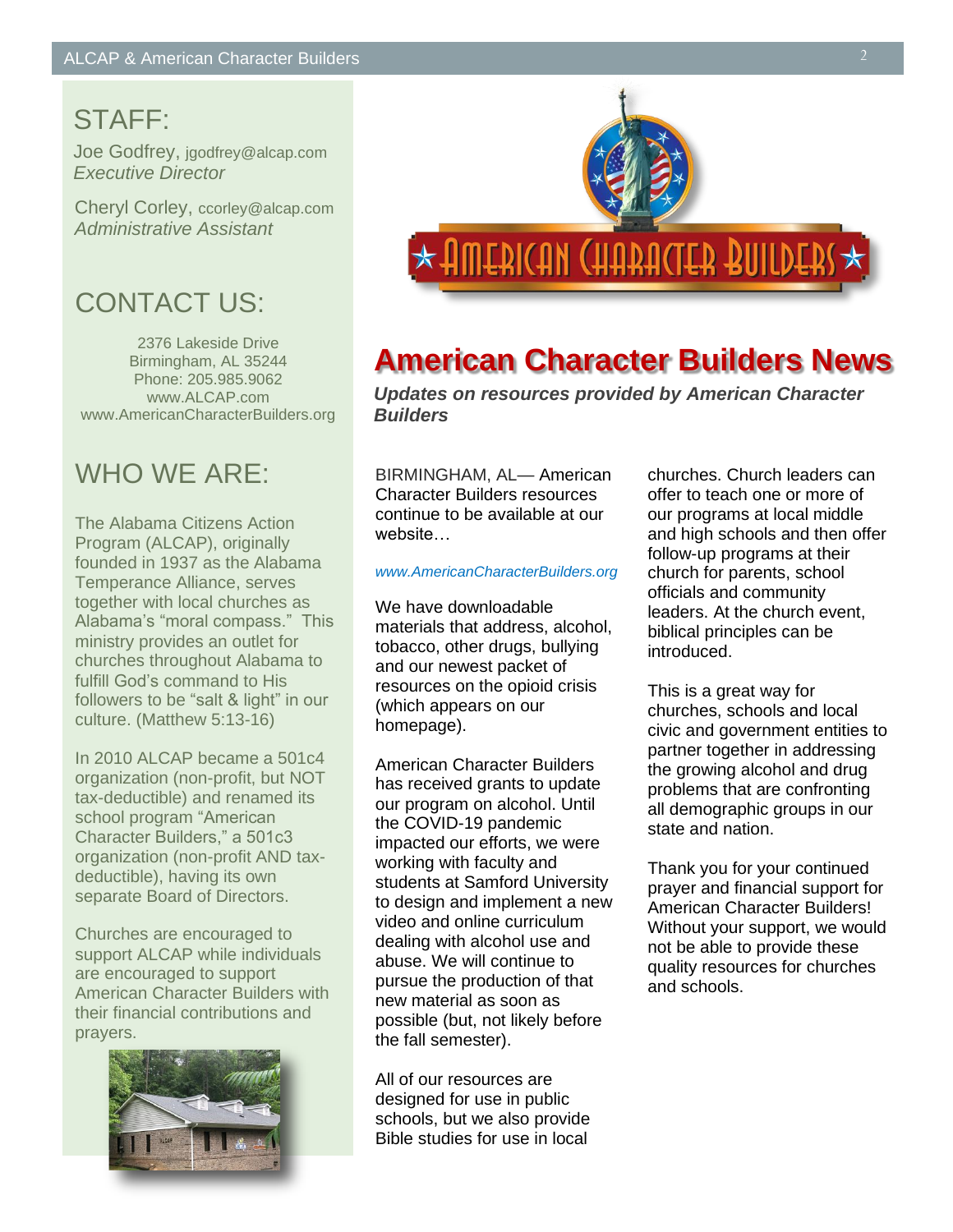*The following edited letter appears on the [www.momsstrong.org](http://www.momsstrong.org/) website…*

### **MEDICAL MARIJUANA AND MY DAUGHTER'S LIFE, COLLIDED**

It's criminal to legalize THC marijuana, a powerful and addictive drug, that is killing our youth in so many ways. The death of my innocent 22 year old daughter is another tragic example.

My daughter Jennifer Corinne H. was vibrant, intelligent, and so driven to be a productive and meaningful member of our society. She was tall, had the most beautiful hair and the brightest smile, with green eyes to match. Jen played lacrosse so well and earned herself a college scholarship to a small school in Northern Ohio where she blossomed into an incredible woman.

She graduated with honors in May of 2012 with a degree in Intelligence and Analysis Research. She now spoke Spanish and Arabic fluently and could translate both languages, which in the world of today is critical in her field.

After a cruise with a friend to celebrate her years of hard work, she began her new job. Not more than a couple of weeks into training, one of the store managers she oversaw called her at about 12:30 a.m. to say there was an alarm going off in her store. She asked Jennifer to meet her at the store, and my daughter, being the responsible person she was, got up, got dressed, and made her way to the location in her new Camry, given to her as one of the perks.

As she crossed an intersection not far from her home, a man came racing through the intersection at 82mph, speeding through the red light. He slammed into the side of my daughter's car, sending it over the embankment and straight into the front wall of a Lube Stop building, collapsing it on Jennifer's car.

Jennifer passed away at the scene from the severe injuries she sustained. The 26-year-old man who caused her death was not injured. He was high on "medical marijuana" given to him in his home state of Michigan. He was just passing through our state and decided he would break every law and kill my daughter.

After he took a plea and his charges were severely reduced to a felony 3, he spent a total of only 15 months in prison. This man had several previous OVI charges and run-ins with the law. He admitted he was smoking marijuana before the crash, and there was marijuana in the car. His life goes on with a slap on the wrist and our life is devastated forever. He obtained this marijuana legally which is another slap in the face for our family.

By: Jennifer's Mom, Corrine Ohio

"The most common myth is that marijuana is not addictive. This has clearly been debunked by science; marijuana is addictive, particularly for young people. Marijuana addiction resembles other drug addictions; it is characterized by loss of control over consumption, loss of interest in activities not involving cannabis, recurrent use resulting in failure to fulfill major obligations, continued use despite negative consequences, and even its own cannabis [withdrawal syndrome](https://jamanetwork.com/journals/jamanetworkopen/article-abstract/2764234)." – [Psychiatric Times](https://poppot.us12.list-manage.com/track/click?u=94c2581ebf9fe4ad4163293e8&id=738a24e1c2&e=e863435819)